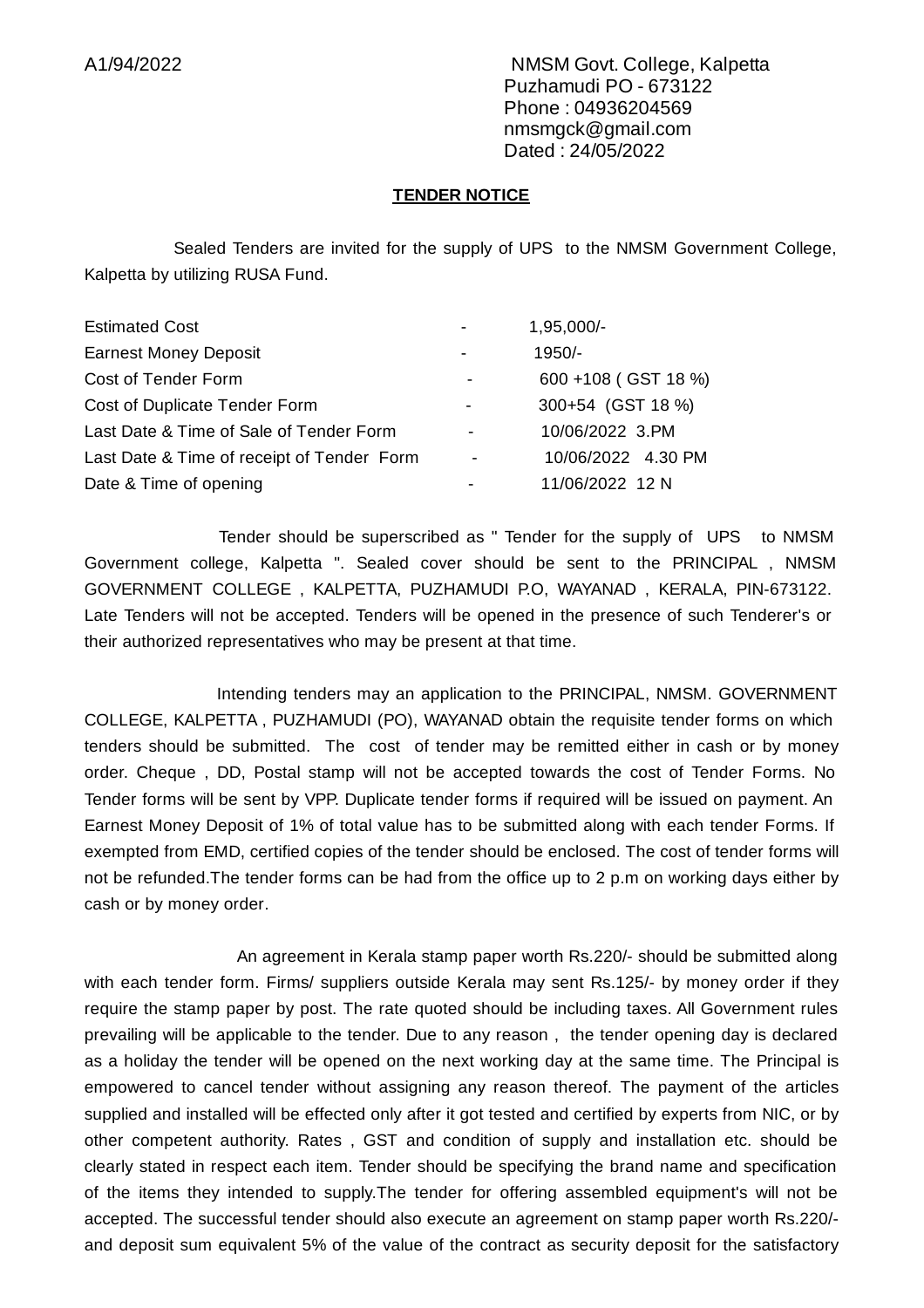fulfillment of the contract. More details will be had from the college office during working hours.

Note :-

( GST amount of Tender form cost should be paid by the buyer through reverse charge mode)

## Mr. SHAJI THADDEUS Assistant Professor in charge of Principal

### **Detailed Specification**

| <b>I</b> tem                     | Detailed<br>Specification | ∣Qty |
|----------------------------------|---------------------------|------|
| 4KVA - AVR - 48 V-               |                           |      |
| UPS with battery and See Table 1 |                           |      |
| rolling stand                    |                           |      |
| 3KVA – AVR - 36 V-               |                           |      |
| UPS with battery and             | See Table 2               |      |
| rolling stand                    |                           |      |

#### Table 1

UPS- Fully copper - five year onsite warranty

Batteries – C10 standard -200 Ah – tubular – five year onsite replacement warranty

Two galvanized metal stands (Rolling) to store UPS and batteries – One stand stores 7 batteries

 $+$  2 UPS and the other stores 5 + 1 UPS. All rates including installation cost

| able |  |
|------|--|
|      |  |

UPS- Fully copper - five year onsite warranty

Batteries – C10 standard -165 Ah – tubular – five year onsite replacement warranty One galvanized metal stand (Rolling) to store UPS and batteries . All rates including installation cost

To,

- 1. The Director of Government Press, Thiruvananthapuram ( 5 Copies)
- 2. The Director of Public Relations , Thiruvananthapuram ( 5 Copies)
- 3.Principal's file
- 4.Senior Superintendent
- 5.Current File & stock File
- 6.Notice Board
- 7. college website